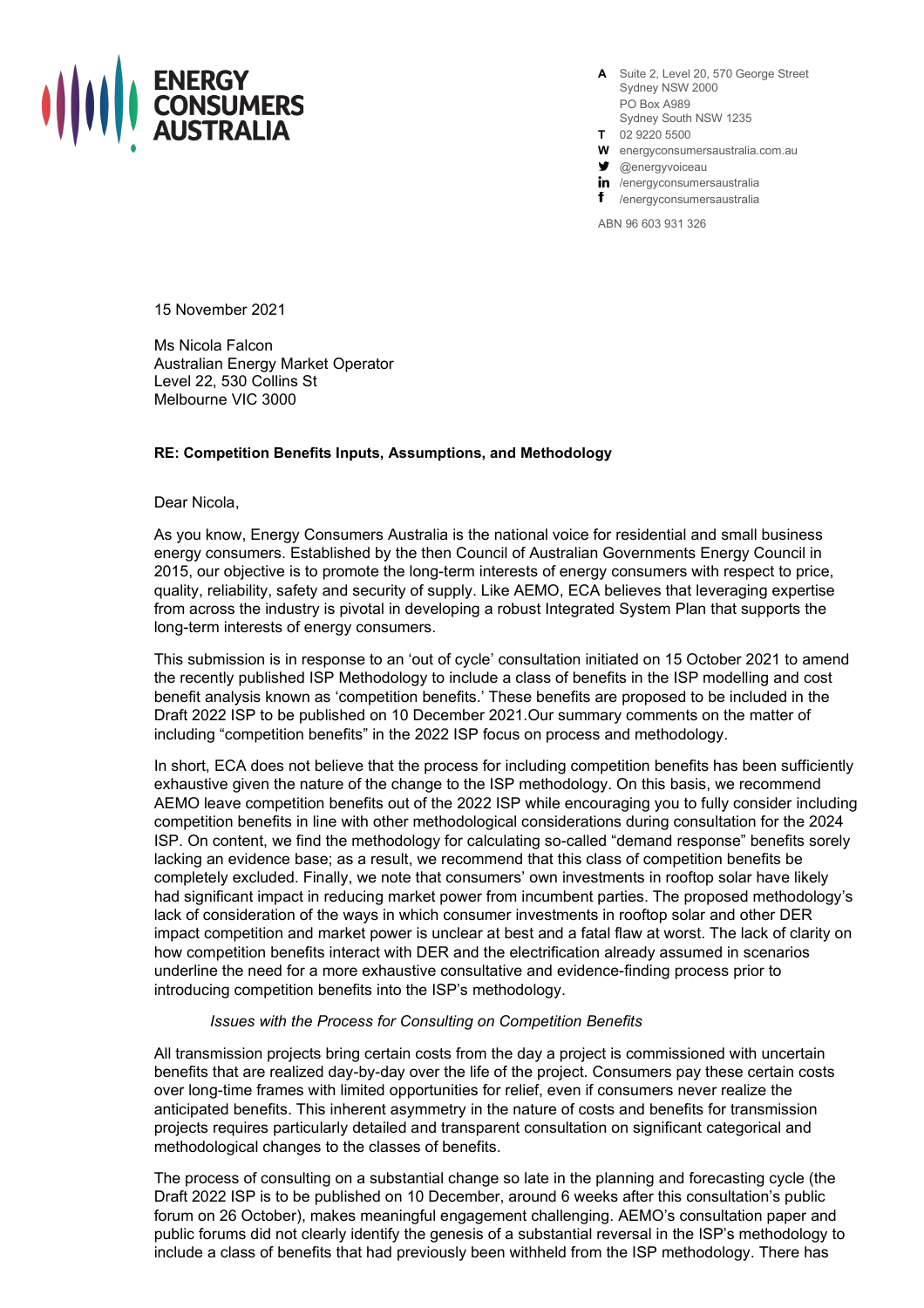

been no change in AEMO's requirement to consider competition benefits. Likewise, the methodologies available for calculating competition benefits are not new. As the consultation paper makes clear, there are two standard methodologies that have been used to examine and calculate these potential benefits for some time.

The only meaningful change in circumstance that ECA can identify is TransGrid's recent inclusion of a methodology developed by EY to include competition benefits in the PACR for HumeLink. Unfortunately, there is no formal consultation process associated with a PACR so there has been limited scrutiny to date of the approach. If AEMO adopts competition benefits in the ISP, it is reasonable to expect them to be de facto included in all transmission reviews – including the RIT-T – going forward.

AEMO has established the ISP as the gold-standard for both consultation in the NEM and transmission planning. Making a last-minute change in the category of benefits to be included in the 2022 ISP fails the standard that AEMO has established for the ISP in consultation.

Like AEMO historically – and as detailed below – ECA has some concerns about the inherent uncertainty associated with competition benefits. Given this inherent uncertainty, ECA believes that AEMO needed to follow a more fulsome process for competition benefits than what is available in the six weeks prior to the release of the Draft ISP. For competition benefits to effectively move from exclusion to inclusion within the ISP methodology, AEMO should follow its regular process for establishing the ISP's methodology. ECA would welcome a careful analysis and consultation of whether and how to include competition benefits in the regular order of methodology setting for the 2024 ISP.

## *Issues with the Methodology Proposed for Calculating Competition Benefits*

The methodology for calculating so-called "demand response" benefits proposed is weak and unsupported. EY argues that consumers receive benefits from improved market competition by driving additional, utilitarian consumption of electricity from lower prices. None of the resources provided show evidence for using a blanket -0.05 across all consumers. Indeed, neither AEMO nor EY have done any primary research to indicate what, if any, elasticity of demand exists for energy consumers in the NEM. There is likewise no clear referencing of secondary research or other studies that were relied upon to identify the -0.05 figure.

ECA itself has conducted no research on demand elasticity, and we recommend excluding this benefit until and unless such research has been conducted. We represent all residential and small-business consumers in Australia, and our experience suggests that this benefit is too small and unsupported to be included. Energy consumption behavior patterns are complicated and driven by many noneconomic factors. While many consumers are likely to benefit from increased electrification, those benefits are already baked into the scenarios AEMO has developed for the ISP. Additional competition benefits arising from increased utilitarian consumption are very uncertain. A proper analysis would show that many if not most residential and small business consumers will not realise significant benefits from "demand response", simply because as renters or with limited disposable income, they do not have the agency or means to purchase additional appliances that enable increased utilitarian consumption.

All business consumers – including small business consumers – consider energy investments alongside a suite of other potential business investments that might in one way or another increase revenue or reduce costs. Sustained lower energy prices are only likely to manifest themselves into increased consumption if they materially improve the prospects of energy investments compared to other investment opportunities. It is unclear if price decreases would be sufficient to do so, and again, neither AEMO nor EY have provided any evidence or research to support their claim that they would.